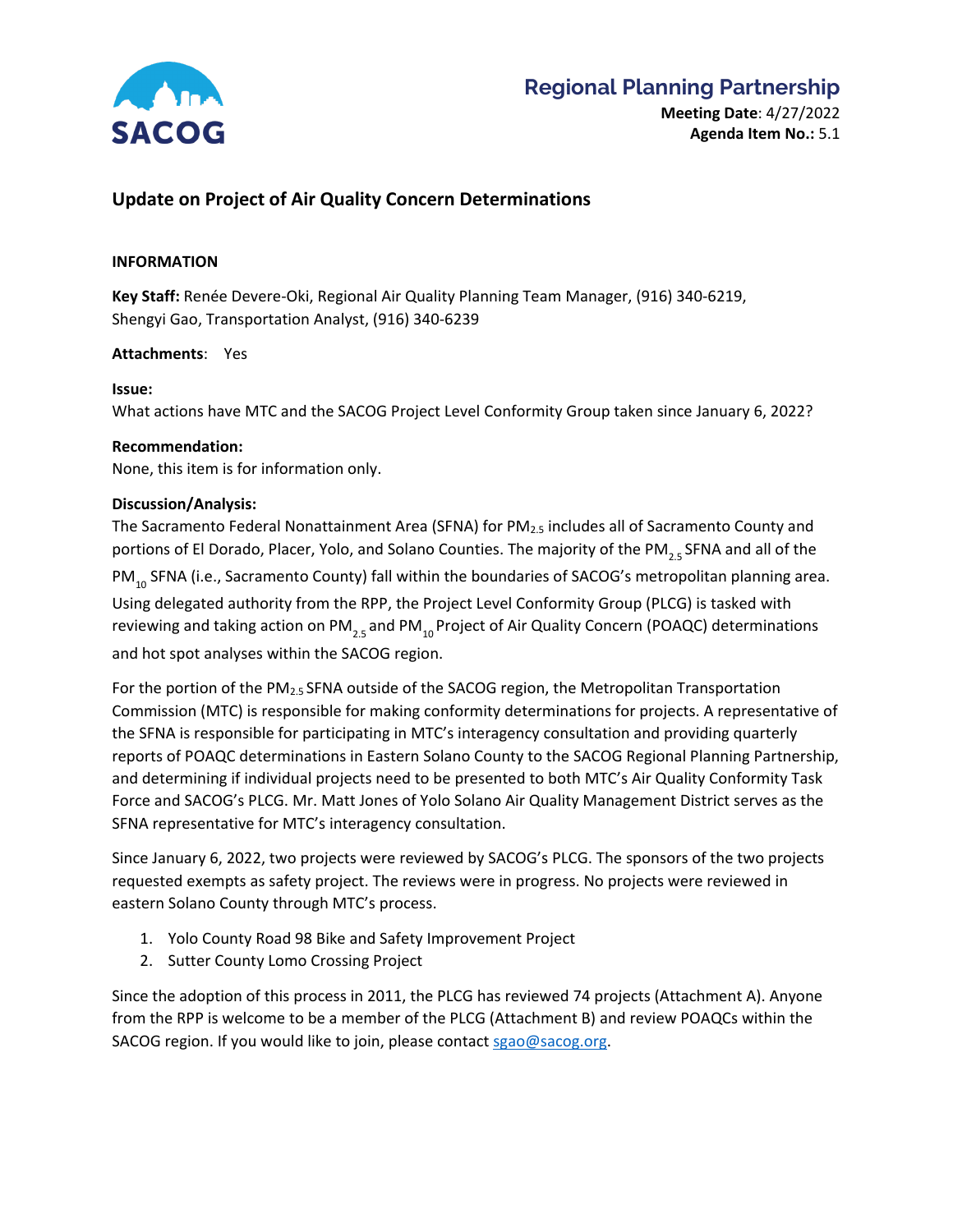## **Actions Taken by the Project Level Conformity Group, September 2011 through January 26, 2022**

| #              | Date<br><b>Circulated</b> | <b>Action Date</b>      | <b>Action</b>                                              | ID                   | <b>Title</b>                                                                                                | <b>Sponsor</b>                                     |
|----------------|---------------------------|-------------------------|------------------------------------------------------------|----------------------|-------------------------------------------------------------------------------------------------------------|----------------------------------------------------|
| $\mathbf{1}$   | 12/23/2011                |                         | 1/4/2012 POAQC Approved                                    | CAL20452             | SR 113/SR 99 Interchange                                                                                    | <b>Caltrans District 3</b>                         |
|                |                           |                         |                                                            |                      |                                                                                                             | City of Rocklin Division of                        |
| $\overline{2}$ | 1/19/2012                 |                         | 1/27/2012 POAQC Approved                                   | PLA25502             | Rocklin Rd/Meyers St. Roundabout                                                                            | Engineering                                        |
| 3              | 4/23/2012                 |                         | 5/10/2012 POAQC Approved                                   | SAC24470             | White Rock Rd. - Sunrise Blvd. to City Limits                                                               | City of Rancho Cordova                             |
|                |                           |                         |                                                            |                      |                                                                                                             | City of Rocklin Division of                        |
| 4              | 7/5/2012                  |                         | 7/17/2012 POAQC Approved                                   | PLA25499             | Rocklin Rd/Grove St Roundabout                                                                              | Engineering<br>Town of Loomis Dept of Public       |
| 5              | 8/6/2012                  |                         | 8/13/2012 POAQC Approved                                   | PLA25252             | Swetzer Road / King Road Signalization                                                                      | Works                                              |
|                |                           |                         |                                                            |                      |                                                                                                             | Sacramento County Dept of                          |
| 6              | 9/11/2012                 |                         | 9/18/2012 POAQC Approved                                   | SAC16800             | Fair Oaks Boulevard Improvements Phase 2                                                                    | Transportation                                     |
|                |                           |                         |                                                            |                      |                                                                                                             | <b>Placer County Transportation</b>                |
| $\overline{7}$ | 12/5/2012                 |                         | 4/23/2013* POAQC Approved*                                 | PLA25440             | I-80/SR 65 Interchange Improvements                                                                         | <b>Planning Agency</b>                             |
|                |                           |                         |                                                            | PLA20721/            |                                                                                                             | Placer County Dept of Public                       |
| 8              | 1/4/2013                  |                         | 2/4/2013 POAQC Approved                                    | PLA25299             | Placer Parkway Project                                                                                      | Works<br>City of Roseville Dept of Public          |
| 9              | 3/21/2013                 |                         | 3/28/2013 POAQC Approved                                   | PLA25520             | Oak Street Improvements                                                                                     | Works                                              |
|                |                           |                         |                                                            |                      |                                                                                                             | City of Lincoln Dept of Public                     |
| 10             | 4/15/2013                 |                         | 4/30/2013 POAQC Approved                                   | PLA25509             | Nelson Ln/Markham Ravine Bridge Replacement                                                                 | Works                                              |
| 11             | 4/9/2014                  |                         | 5/5/2014 POAQC Approved                                    | YOL17400             | Kentucky Avenue Widening & Complete Streets                                                                 | City of Woodland                                   |
|                |                           |                         |                                                            | SAC24610 &           |                                                                                                             |                                                    |
| 12             | 12/11/2014                |                         | 12/19/2014 POAQC Approved                                  | SAC24656             | 14th Ave. Extension Phase 1 & 2                                                                             | City of Sacramento                                 |
| 13<br>14       | 12/20/2014<br>2/20/2015   |                         | 12/22/2014 POAQC Approved<br>2/23/2015 POAQC from 2007 Rea | YOL19329<br>SAC24220 | Pioneer Bluff Bridge Phase 2 - Village Parkway Extension<br>Rancho Cordova Parkway Interchange              | City of West Sacramento<br>City of Rancho Cordova  |
| 15             | 5/8/2015                  |                         | 5/22/2015 POAQC Approved                                   | SAC21280             | <b>Green Valley Road Widening</b>                                                                           | City of Folsom                                     |
|                |                           |                         |                                                            | PLA25542 &           |                                                                                                             | <b>Placer County Transportation</b>                |
| 16             | 8/11/2015                 |                         | 8/26/2015 POAQC Approved                                   | PLA25519             | I-80 EB and WB Auxiliary Lane                                                                               | <b>Planning Agency</b>                             |
|                |                           |                         |                                                            |                      |                                                                                                             | Sacramento County Dept of                          |
| 17             | 12/8/2015                 |                         | 12/8/2015 POAQC Approved                                   | SAC24380             | Elk Grove - Florin Rd. Bridge                                                                               | Transportation                                     |
|                |                           |                         |                                                            |                      |                                                                                                             | <b>Placer County Transportation</b>                |
| 18             | 12/8/2015                 |                         | 12/16/2015 POAQC Approved                                  | PLA25440             | I-80/SR 65 Interchange Improvements Phase 1A                                                                | <b>Planning Agency</b>                             |
| 19<br>20       | 4/14/2016<br>4/14/2016    |                         | 4/28/2016 POAQC Approved<br>4/18/2016 POAQC Approved       | CAL20695<br>SAC24650 | Ramp Meters at Various Locations (G13 Contingency Project)<br>is Fair Oaks Boulevard Improvements, Phase 3B | <b>Caltrans District 3</b><br>Sacramento County    |
| 21             | 4/18/2016                 |                         | 4/25/2016 POAQC Approved                                   | CAL18838             | US 50 HOV Lanes, I-5 to Watt Ave.                                                                           | <b>Caltrans District 3</b>                         |
| 22             | 6/3/2016                  |                         | 6/13/2016 POAQC Approved                                   | SAC24094             | Kammerer Rd. Extension                                                                                      | Sacramento County                                  |
|                |                           |                         |                                                            |                      |                                                                                                             | <b>Placer County Transportation</b>                |
| 23             | 6/17/2016                 |                         | 8/9/2016 POAQC Approved                                    | PLA25529             | SR 65 Capacity & Operational Improvements Phase 1                                                           | <b>Planning Agency</b>                             |
| 24             | 12/6/2016                 |                         | 12/9/2016 POAQC Approved                                   | CAL20700             | I-5 Road Rehab Project                                                                                      | <b>Caltrans District 3</b>                         |
| 25             | 12/8/2016                 |                         | 12/9/2016 POAQC Approved                                   | CAL20679             | SR 70 Safety Improvements                                                                                   | <b>Caltrans District 3</b>                         |
| 26<br>27       | 12/19/2016<br>12/20/2016  |                         | 12/23/2016 POAQC Approved<br>1/12/2017 POAQC Approved      | VAR56128<br>SAC24700 | Capital Southeast Connector - D2<br>Southeast Connector JPA project, Capital Southeast Connector - B2       | Southeast Connector JPA<br>Southeast Connector JPA |
| 28             | 12/23/2016                |                         | 12/27/2016 POAQC Approved                                  | CAL20705             | US 50 65th St to Howe Ave. Auxiliary Lane                                                                   | <b>Caltrans District 3</b>                         |
| 29             | 1/20/2017                 |                         | 1/20/2017 POAQC Approved                                   | SUT18865             | Live Oak Collaborative Highway 99 Streetscape Improvements                                                  | City of Live Oak                                   |
| 30             | 5/3/2017                  |                         | 5/4/2017 POAQC Approved                                    | PLA25501             | Washington Blvd/Andora Bridge Widening                                                                      | City of Roseville                                  |
| 31             | 6/2/2017                  |                         | 6/2/2017 POAQC Approved                                    | CAL20728             | Realign Curves on State Route (SR) 49                                                                       | City of Auburn                                     |
| 32             | 6/16/2017                 |                         | 6/19/2017 POAQC Approved                                   | SAC24255             | US 50/Hazel Interchange Project                                                                             | Sacramento County                                  |
| 33             | 6/23/2017                 |                         | 6/28/2017 POAQC Approved                                   | ELD19347             | Western Placerville Interchanges Project<br>Elk Grove-Florin Road Bridge Project                            | City of Placerville                                |
| 34             | 7/7/2017                  |                         | 7/7/2017 POAQC Approved                                    | SAC24380             | Caltrans project, widening ramps and installing ramp meters at fourteen on-                                 | Sacramento County                                  |
| 35             | 7/17/2017                 |                         | 7/28/2017 POAQC Approved                                   | CAL20502             | ramp locations along State Route (SR) 51 and 99                                                             | Sacramento County                                  |
| 36             | 7/20/2017                 |                         | 7/25/2017 POAQC Approved                                   | PLA25635             | Intersection of Rocklin Road and Pacific Street Project                                                     | City of Rocklin                                    |
| 37             | 9/13/2017                 |                         | 9/18/2017 POAQC Approved                                   | SAC24998             | Improve and transform the North 12 <sup>th</sup> Street Project                                             | City of Sacramento                                 |
| 38             | 11/28/2017                |                         | 11/29/2017 POAQC Approved                                  | SAC24703             | Zinfandel Drive interchange improvement                                                                     | City of Rancho Cordova                             |
| 39             | 12/4/2017                 |                         | 12/11/2017 POAQC Approved                                  | CAL20707             | Caltrans Antelope WIM update                                                                                | Caltrans                                           |
| 40             | 12/18/2017                |                         | 12/19/2017 POAQC Approved                                  | SAC24749             | Fair Oaks Blvd bike and Pedestrian mobility                                                                 | Sacramento County                                  |
| 41<br>42       | 1/10/2018<br>1/25/2018    |                         | 1/11/2018 POAQC Approved<br>1/25/2018 POAQC Approved       | CAL20541<br>SAC25000 | SR49 Improvements<br>City of Sacramento safety and pedestrian improvements                                  | Caltrans<br>City of Sacramento                     |
| 43             | 1/26/2018                 |                         | 2/12/2018 POAQC Approved                                   | PLA25647             | City of Roseville Atlantic St on-ramp                                                                       | City of Roseville                                  |
| 44             | 2/23/2018                 |                         | 3/5/2018 POAQC Approved                                    |                      | SAC24250ELD19468 Capital SouthEast Connector D3E1 Project                                                   | City of Folsom, Sacramento                         |
|                |                           |                         |                                                            |                      |                                                                                                             | County, and El Dorado County                       |
| 45             | 3/29/2018                 |                         | 4/3/2018 POAQC Approved                                    |                      | SAC24700SAC24119 Capital SouthEast Connector B2 Project                                                     | City of Elk Grove, Sacramento                      |
|                |                           |                         |                                                            |                      |                                                                                                             | County                                             |
| 46             | 5/4/2018                  |                         | 5/7/2018 POAQC Approved                                    | SAC25009             | Franklin Blvd Project                                                                                       | City of Sacramento                                 |
| 47<br>48       | 5/24/2018<br>7/11/2018    |                         | 5/25/2018 POAQC Approved<br>7/11/2018 POAQC Approved       | SAC24683<br>YOL19288 | I St Bridge Replacement Project<br>City of West Sacramento Multi-modal Connectivity Improvement Project     | City of Sacramento<br>City of West Sacramento      |
| 49             | 7/23/2018                 |                         | 7/23/2018 POAQC Approved                                   | CAL20761             | Caltrans WB50 Ramp Improvement Project                                                                      | Caltrans                                           |
| 50             | 8/24/2018                 |                         | 9/10/2018 POAQC Approved                                   | YOL17140             | City of Davis and Caltrans Richards Blvd Project                                                            | City of Davis and Caltrans                         |
| 51             | 12/6/2018                 | 12/7/2018               | POAQC Approved                                             |                      | SAC24094/SAC24114 Kammerer Rd Extension (Connector Segment)                                                 | <b>Sacramento County</b>                           |
| 52             | 1/28/2019                 | 1/28/2019               | POAQC Approved                                             | SAC25035             | Power Inn Rd Improvements project                                                                           | Sacramento County                                  |
| 53             | 3/29/2019                 | 4/1/2019                | POAQC Approved                                             | PLA25535             | County of Placer Watt Ave Bridge over Dry Creek Project                                                     | City of Placerville                                |
| 54             | 4/3/2019                  | 4/4/2019                | POAQC Approved                                             | SAC25011             | Arterial Roads Rehabilitation and Bicycle Lane Improvement Project                                          | City of Elk Grove                                  |
| 55             | 7/8/2019                  | 7/10/2019               | POAQC Approved                                             | ELD19519             | City of Placerville Highway 50 Interchanges Improvements                                                    | City of Placerville                                |
| 56             | 8/30/2019                 | 9/9/2019                | POAQC Approved                                             |                      | SAC24700, SAC24119 Capital SouthEast Connector B2 Project                                                   | County                                             |
| 57             | 10/25/2019                | 10/29/2019              | POAQC Approved                                             | CAL18815             | SR 70 Passing Lane Project<br>Broadway Complate Street Project                                              | Caltrans                                           |
| 58<br>59       | 11/4/2019<br>12/12/2019   | 11/5/2019<br>12/16/2019 | POAQC Approved<br>POAQC Approved                           | CAL25051<br>CAL18815 | SR 70 Passing Lane Project                                                                                  | Caltrans<br>Caltrans                               |
| 60             | 12/13/2019                | 12/16/2019              | POAQC Approved                                             | SAC19890             | City of Folser SR 50 Interchange Project                                                                    | City of Folsom                                     |
| 61             | 12/20/2019                | 12/30/2019              | POAQC Approved                                             | ELD19504             | El Dorado County Silva Valley Pkwy/ Harvard Way Intersection Improver El Dorado County                      |                                                    |
| 62             | 1/6/2020                  | 1/16/2020               | POAQC Approved                                             | SAC24626             | Sacramento County Hazel Ave Widening Project                                                                | <b>Sacremento County</b>                           |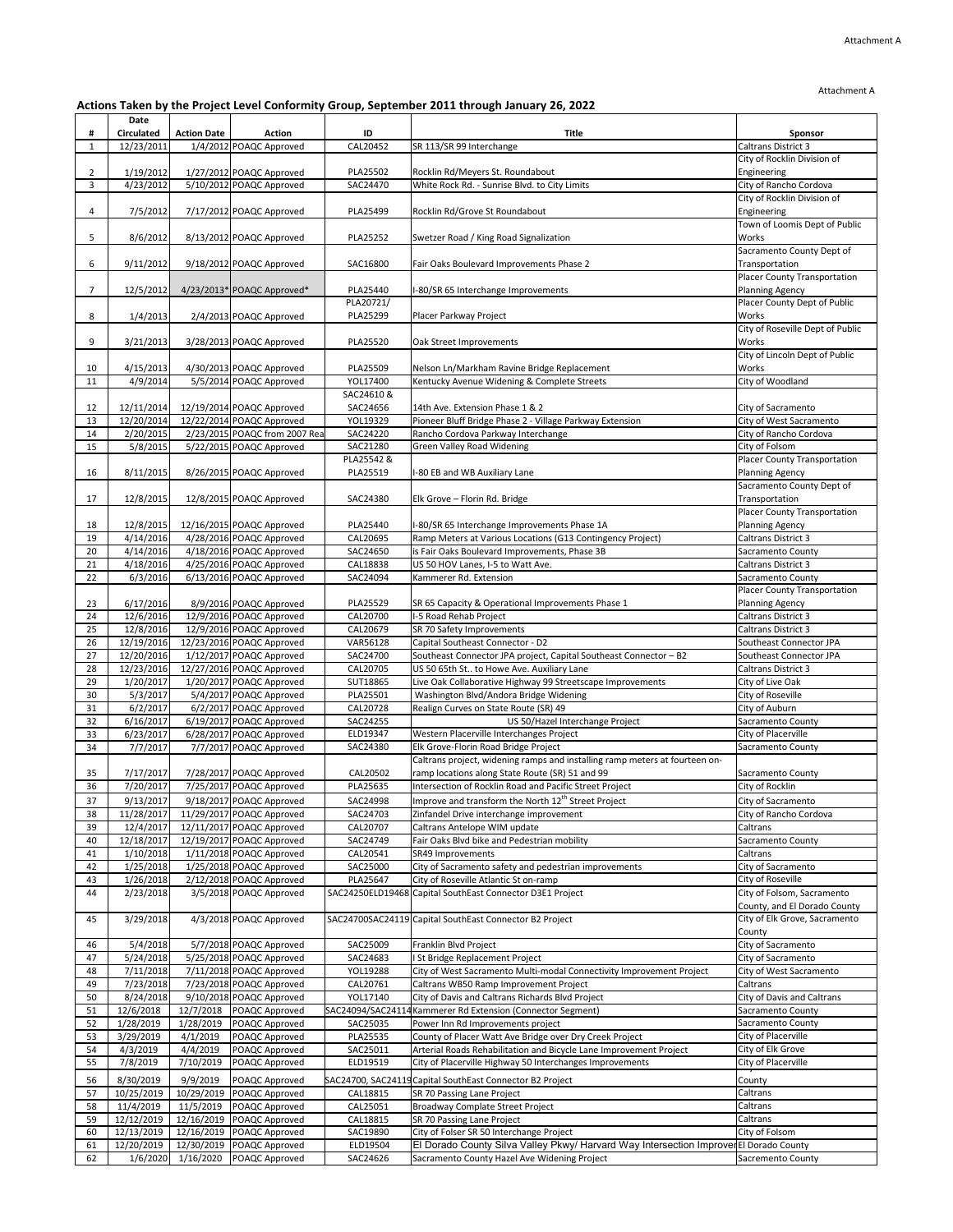| 63 | 1/28/2020  |                     | 5/18/2020 POAQC Approved  | PLA25702        | City of Roseville Washington Bikeway Project    | City of Roseville        |
|----|------------|---------------------|---------------------------|-----------------|-------------------------------------------------|--------------------------|
| 64 | 5/14/2020  |                     | 11/19/2020 POAQC Approved | CAL20715        | Caltrans SR70 Project                           | Caltrans                 |
| 65 | 11/16/2020 |                     | 11/19/2020 POAQC Approved | YOL19328        | City of West Sacramento Broadway Bridge Project | City of West Sacramento  |
| 66 | 12/6/2020  | 12/17/2020 Exempted |                           | PLA25671        | Placer County Bell Road ramp project            | <b>Placer County</b>     |
| 67 | 1/13/2021  | 1/14/2021           | POAQC Approved            | SAC25086        | Fair Oaks Blvd complete street project          | <b>Sacramento County</b> |
| 68 | 3/2/2021   |                     | 3/3/2021 POAQC Approved   | PLA25673        | City of Roseville WAAC Roundabout Project       | City of Roseville        |
| 69 | 10/4/2021  |                     | 10/18/2021 POAQC Approved | CAL21276        | Caltrans 180 improvements project               | <b>Caltrans</b>          |
| 70 | 11/15/2021 |                     | 11/19/2021 POAQC Approved | <b>PLA25540</b> | City of Lincoln McBeam Park Dr. Bridge project  | City of Lincoln          |
| 71 | 12/9/2021  |                     | 12/14/2021 POAQC Approved | CAL21349        | Caltrans SR 99 Project                          | <b>Caltrans</b>          |
| 72 | 1/9/2022   |                     | 1/13/2022 POAQC Approved  | CAL20689        | <b>SR 51 Managed Lanes Project</b>              | <b>Caltrans</b>          |
|    |            |                     |                           |                 |                                                 |                          |

# **Actions Taken by the Project Level Conformity Group after January 6,2022**<br>73 3/31/2022 **in progress** YOL19333 County Road 98

23 3/31/2022 in progress 1999 and the County Road 98 Bike and Safety Improvement Project 1997 and 1998 and Safety Improvement Project 1997 and 1998 and Safety Improvement Project 1997 and 1998 and 1997 and 1998 and 1998 an Sutter County Lomo Crossing Project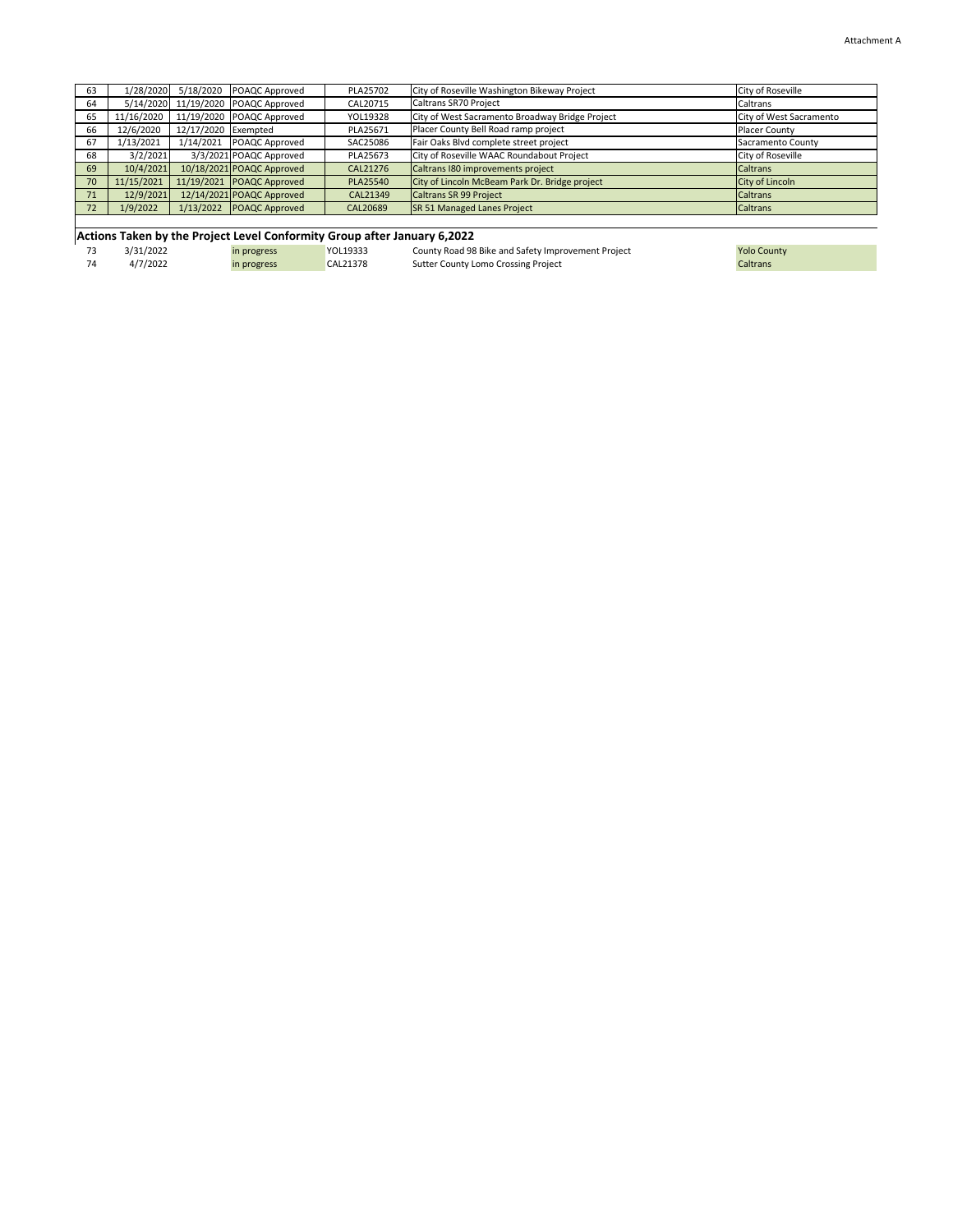| #            | <b>First Name</b> | <b>Last Name</b> | Organization       |
|--------------|-------------------|------------------|--------------------|
| $\mathbf{1}$ | Rick              | Carter           | <b>PCTPA</b>       |
| 2            | Alex              | Padilla          | <b>DOT</b>         |
| 3            | Dave              | Johnson          | <b>EDCTC</b>       |
| 4            | David             | Yang             | <b>SMAQMD</b>      |
| 5            | Douglas           | Coleman          | <b>DOT</b>         |
| 6            | Heather           | Phillips         | <b>CARB</b>        |
| 7            | Jerry             | <b>Barton</b>    | <b>EDCTC</b>       |
| 8            | Janice Lam        | Snyder           | <b>SMAQMD</b>      |
| 9            | John              | Ungvarsky        | <b>EPA</b>         |
| 10           | Jose Luis         | Caceres          | <b>SACOG</b>       |
| 11           | Joseph            | Vaughn           | <b>FHWA</b>        |
| 12           | Karina            | O'Connor         | <b>EPA</b>         |
| 13           | Kevin             | Hendrawan        | <b>CARB</b>        |
| 14           | Lucas             | Sanchez          | Caltrans           |
| 15           | Mark              | Loutzenhiser     | <b>SMAQMD</b>      |
| 16           | Nesamani          | Kalandiyur       | <b>CARB</b>        |
| 17           | Patrick           | Pittenger        | <b>DOT</b>         |
| 18           | Paul              | Hensleigh        | <b>YSAQMD</b>      |
| 19           | Paul              | Philley          | <b>SMAQMD</b>      |
| 20           | Renée             | DeVere-Oki       | <b>SACOG</b>       |
| 21           | Rodney            | Tavitas          | Caltrans           |
| 22           | Shalanda          | Christian        | Caltrans           |
| 23           | Sondra            | Spaethe          | <b>FRAQMD</b>      |
| 24           | Wright            | Molly            | <b>SMAQMD</b>      |
| 25           | Youngil           | Cho              | Caltrans           |
| 26           | Yu-Shuo           | Chang            | Placer County AQMD |

## Members of the Project Level Conformity Group Updated 01/26/2022

\*SFNA representative for Eastern Solano POAQC determinations through MTC's interagency process.

## **Coordinator**